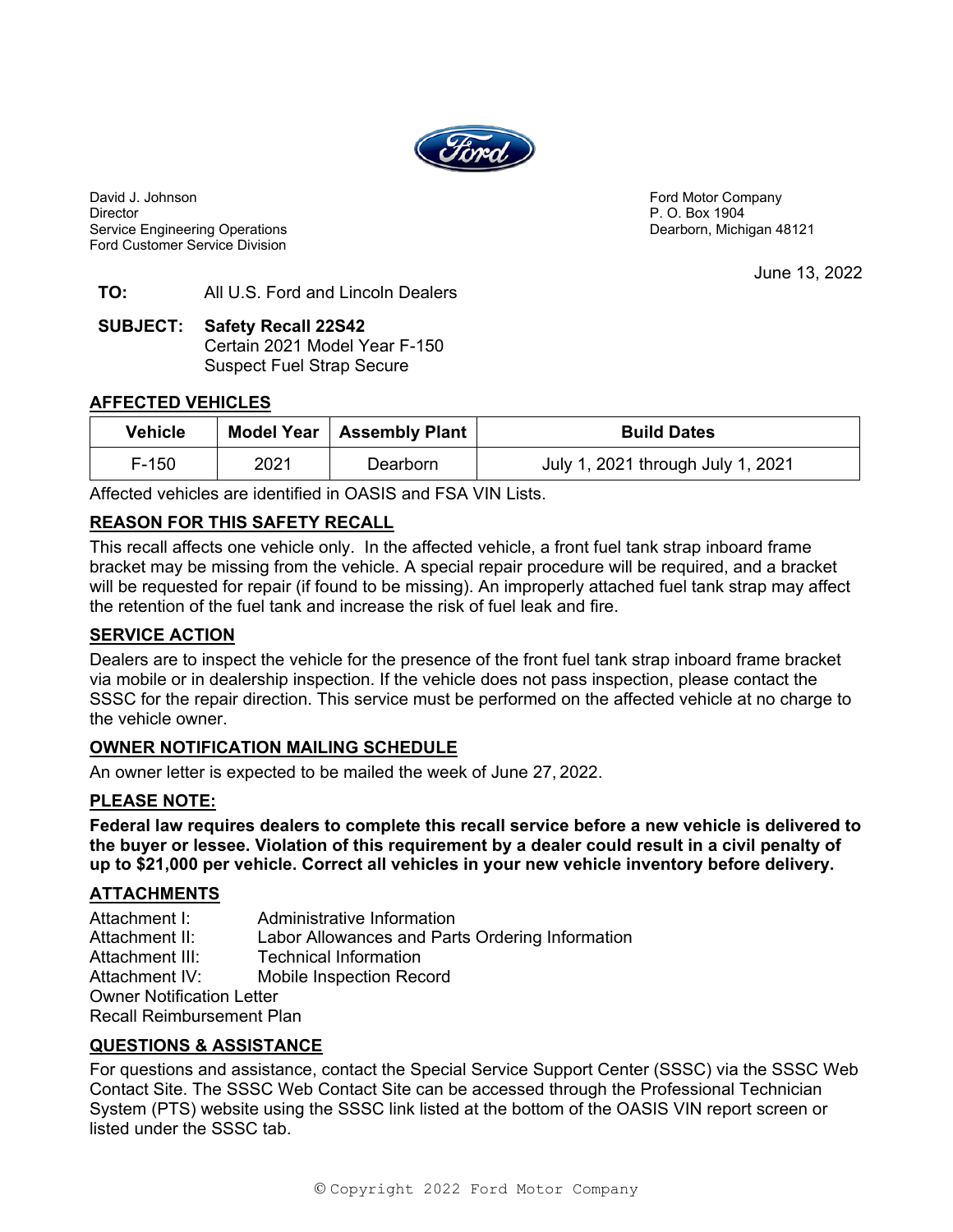Sincerely,<br>Of fhnoon

David J. Johnson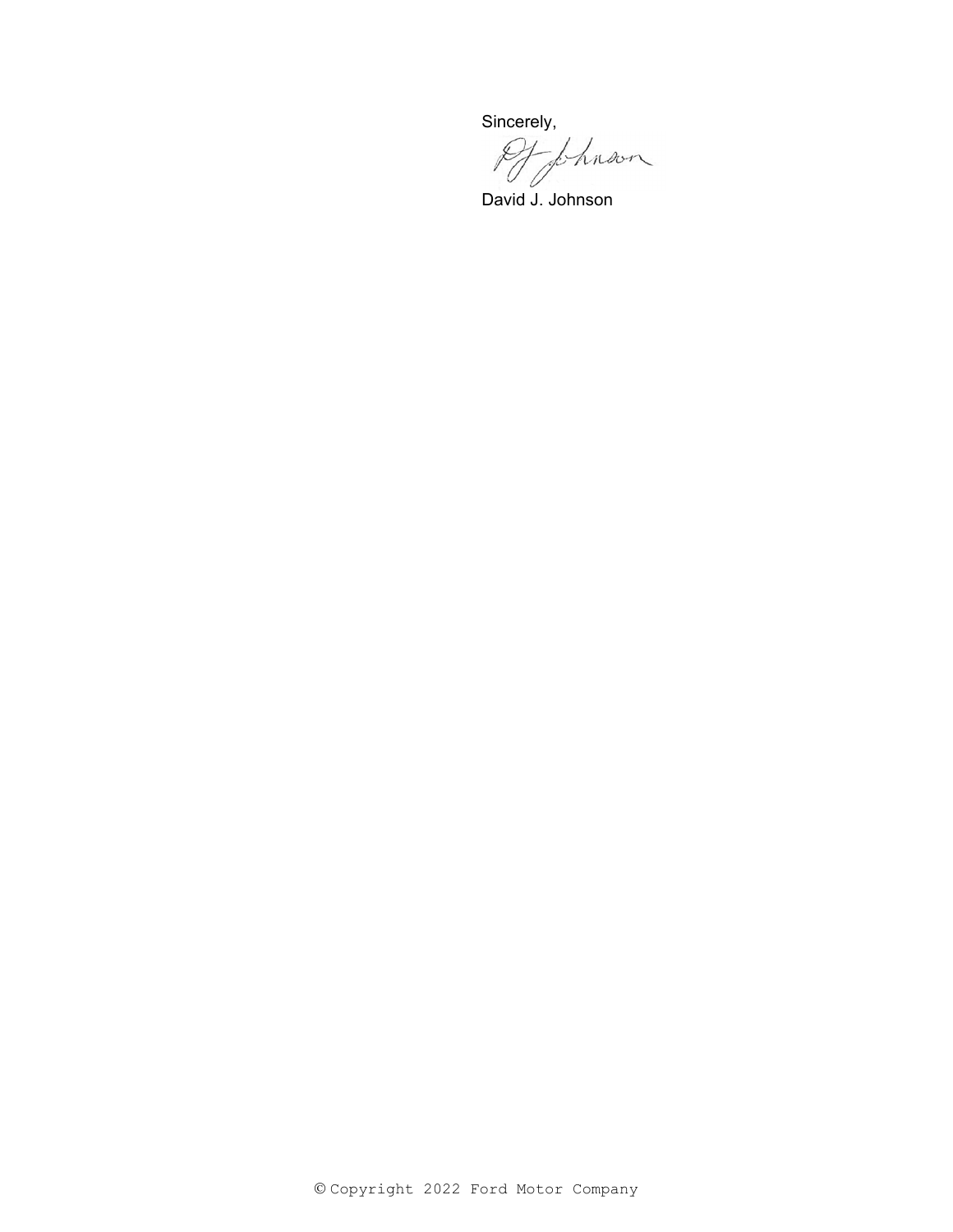## **ATTACHMENT I**  Page 1 of 3

#### **Safety Recall 22S42**

# Certain 2021 Model Year F-150 Suspect Fuel Strap Secure

#### **Mobil Inspection Recommendations**

- Mobile Inspection is only for inspecting the bracket underneath the vehicle.
- Confirm with customer a mobile inspection is feasible.
- Check OASIS prior to going to the customer's home or business to confirm if any other outstanding FSA needs to be completed.
- Transportation due to the simplicity of this inspection, a specialty vehicle is not required.

### **Mobile Inspection Additional Information**

Please ensure the technician brings the following to the mobile inspection destination:

- Dealers must retain a Mobile Inspection Record with the repair order documentation. Refer to the Claims Preparation and Submission section and Attachment IV for details.
- Printed Technical Instructions.
- Printed Repair/Work Order or any other necessary documentation as customer copy(s) o Documents could also be emailed to the customer.
- Charged cell phone, and laptop.
- Shirt/uniform and vehicle graphic with dealership or Ford logos are recommended.
- Recommended tools for inspection: mirror, cell phone, and flashlight.

### **Mobile Inspection Questions and Assistance**

- For questions and assistance, contact the Special Service Support Center (SSSC) via the SSSC Web Contact Site. Work with Dealership warranty administrator to create a SSSC contact ID#.
- Once an SSSC agent responds to the new contact ID#, you may opt to call the SSSC hotline: (800) 325-5621.

## **OASIS ACTIVATION**

OASIS will be activated on June 13, 2022.

### **FSA VIN LISTS ACTIVATION**

FSA VIN List will be available through https://web.fsavinlists.dealerconnection.com on June 13, 2022. Owner name and address were available on May 5, 2022.

**NOTE:** Your FSA VIN List may contain owner name and address obtained from motor vehicle registration records. The use of such motor vehicle registration data for any purpose other than in connection with this recall is a violation of law in several states, provinces, and countries. Accordingly, you must limit the use of this listing to the follow-up necessary to complete this recall.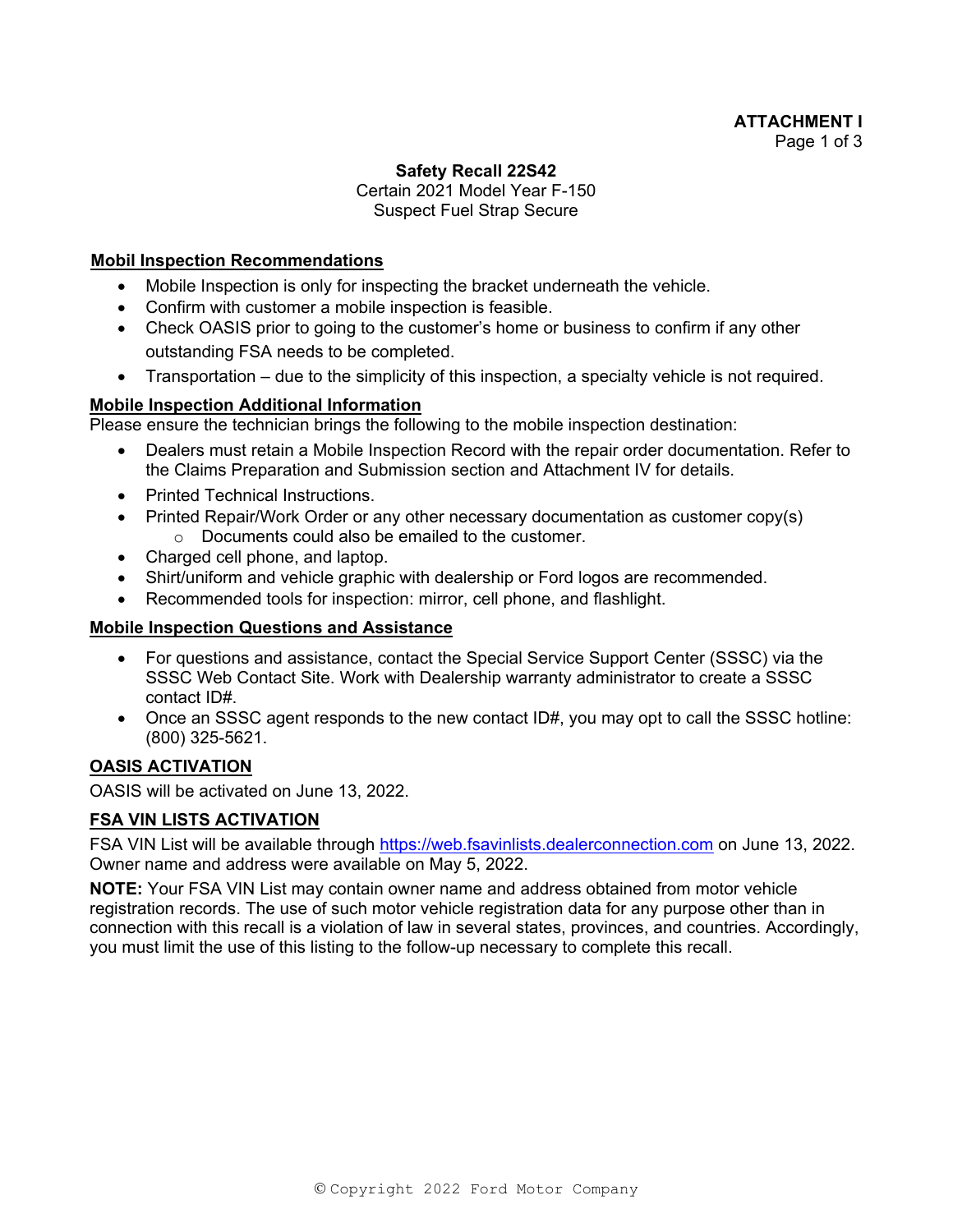## **Safety Recall 22S42**  Certain 2021 Model Year F-150 Suspect Fuel Strap Secure

# **SOLD VEHICLES**

 Ford has not issued instructions to stop selling/delivering or driving used vehicles under this safety recall. The owner should contact their dealer for an appointment to have their vehicle remedied as soon as practicable.

### **DEALER-OPERATED RENTAL VEHICLES**

The Fixing America's Surface Transportation (FAST) Act law effective June 2016 prohibits a rental company from selling, renting or leasing vehicles subject to a safety or compliance recall. Please consult your legal counsel for legal advice.

### **TITLE BRANDED / SALVAGED VEHICLES**

Affected title branded and salvaged vehicles are eligible for this recall.

### **OWNER REFUNDS**

- **This safety recall must still be performed, even if the owner has paid for a previous repair. Claiming a refund will not close the recall on the vehicle.**
- Ford Motor Company is offering a refund for owner-paid repairs covered by this recall if the repair was performed prior to the date indicated in the reimbursement plan, which is posted with this bulletin. Owners are directed to seek reimbursement through authorized dealers or, at their option, directly through Ford Motor Company at P.O. Box 6251, Dearborn, MI 48121- 6251.
- Dealers are also pre-approved to refund owner-paid emergency repairs that were performed away from an authorized servicing dealer after the end date specified in the reimbursement plan. Non-covered repairs, or those judged by Ford to be excessive, will not be reimbursed.
- Refunds will only be provided for the cost associated with the suspect fuel strap secure.

### **RENTAL VEHICLES**

Dealers are pre-approved for up to 10 days for a comparable rental vehicle. Follow Extended Service Plan (ESP) guidelines for dollar amounts. Rentals will only be reimbursed for the day(s) the vehicle is at the dealership for part replacement. Prior approval for more than 10 rental day(s) is required from the SSSC. Contact the SSSC via the SSSC Web Contact Site for consideration and approval if appropriate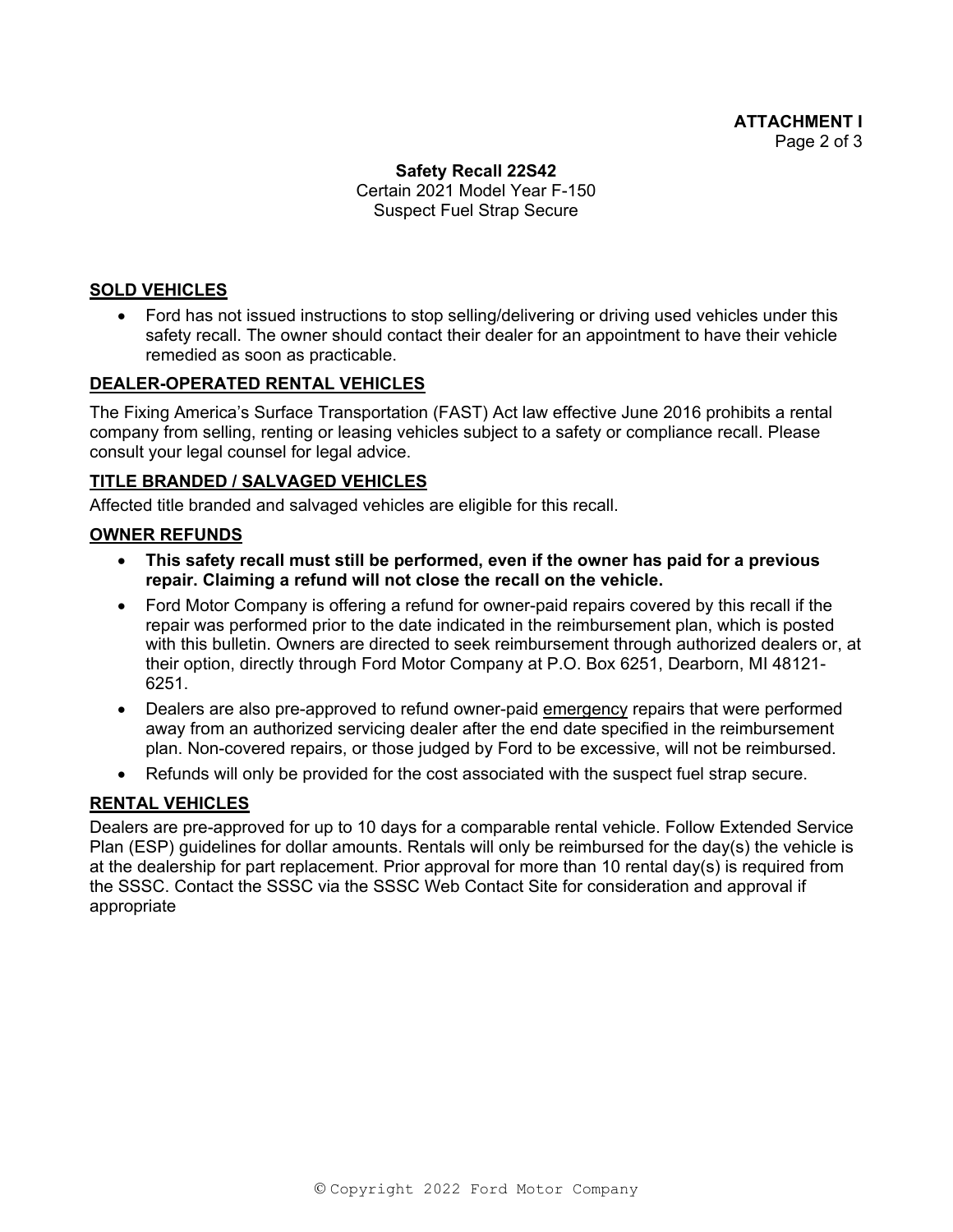## **Safety Recall 22S42**

Certain 2021 Model Year F-150 Suspect Fuel Strap Secure

### **ADDITIONAL REPAIR (LABOR TIME AND/OR PARTS)**

Additional repairs identified as necessary to complete the FSA should be managed as follows:

- For related damage and access time requirements, refer to the Warranty and Policy Manual / Section 6 – Ford & Lincoln Program Policies / General Information & Special Circumstances for FSA's / Related Damage.
- For vehicles within new vehicle bumper-to-bumper warranty coverage, no SSSC approval is required, although related damage must be on a separate repair line with the "Related Damage" radio button checked.
	- $\circ$  Ford vehicles 3 years or 36,000 miles
- For vehicles outside new vehicle bumper-to-bumper warranty coverage, submit an Approval Request to the SSSC Web Contact Site prior to completing the repair.

# **CLAIMS PREPARATION AND SUBMISSION**

- **Claim Entry**: Enter claims using Dealer Management System (DMS) or One Warranty Solution (OWS) online.
	- $\circ$  When entering claims, select claim type 31: Field Service Action. The FSA number 22S42 is the sub code.
	- $\circ$  For additional claims preparation and submission information, refer to the Recall and Customer Satisfaction Program (CSP) Repairs in the OWS User Guide.
- **Related Damage/Additional labor and/or parts**: Must be claimed as Related Damage on a separate repair line from the FSA with same claim type and sub code as described in Claim Entry above.

**IMPORTANT:** Click the Related Damage Indicator radio button.

- **Rentals:** For rental vehicle claiming, follow Extended Service Plan (ESP) guidelines for dollar amounts. Enter the total amount of the rental expense under Miscellaneous Expense code RENTAL.
- **Refunds:** Submit refunds on a separate repair line.
	- Program Code: 22S42 Misc. Expense: ADMIN
	- Misc. Expense: REFUND Misc. Expense: 0.2 Hrs.
	- $\circ$  Multiple refunds should be submitted on one repair line and the invoice details for each repair should be detailed in the comments section of the claim.
- **Additional parts not listed in the parts section:** Additional parts such as the fuel tank, nuts, bolts, etc. may be submitted on the same repair line on which the FSA is claimed. Additional parts totaling more than \$2,000 requires prior approval from the SSSC.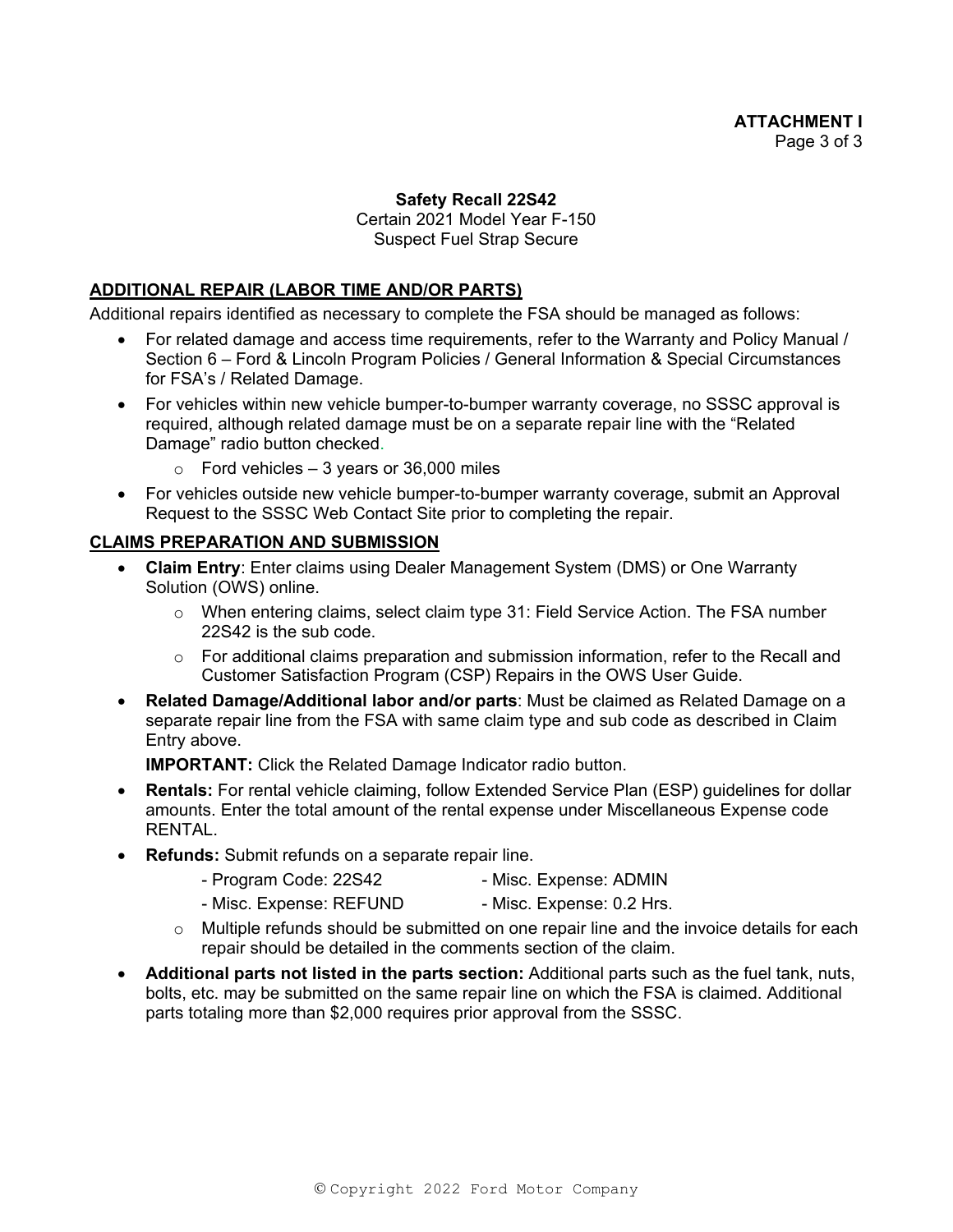#### **Safety Recall 22S42**

Certain 2021 Model Year F-150 Suspect Fuel Strap Secure

### **LABOR ALLOWANCES**

| <b>Description</b>                                                                                                                                               | <b>Labor Operation</b> | <b>Labor Time</b> |
|------------------------------------------------------------------------------------------------------------------------------------------------------------------|------------------------|-------------------|
| Inspection – Check for a Bracket – Mobile Inspection (Can<br>be claimed with B, if repair is needed - Submit photos to<br>SSSC)                                  | <b>MT22S42A</b>        | Up to 1.0 Hours   |
| Repair – Bracket is NOT Installed – Submit photos to SSSC<br>and tow vehicle to dealership. Contact the SSSC for further<br>instructions (Can be claimed with A) | <b>MT22S42B</b>        | Up to 3.0 Hours   |

NOTE: Labor time for the mobile inspection can be increased depending on drive time to customer. Please contact the SSSC for more information.

### **PARTS REQUIREMENTS / ORDERING INFORMATION**

If the vehicle does not pass inspection, please contact the SSSC for the repair instructions and parts list. Also, if necessary, please submit photos and a list of the related damage parts to the SSSC.

### **DEALER PRICE**

For latest prices, refer to DOES II.

### **PARTS RETENTION, RETURN, & SCRAPPING**

Follow the provisions of the Warranty and Policy Manual, Section 1 - WARRANTY PARTS RETENTION AND RETURN POLICIES. If a replaced part receives a scrap disposition, the part must be scrapped in accordance with all applicable local, state and federal environmental protection and hazardous material regulations. Federal law prohibits selling motor vehicle parts or components that are under safety, compliance, or emissions recall.

#### **EXCESS STOCK RETURN**

Excess stock returned for credit must have been purchased from Ford Customer Service Division in accordance with Policy Procedure Bulletin 4000.